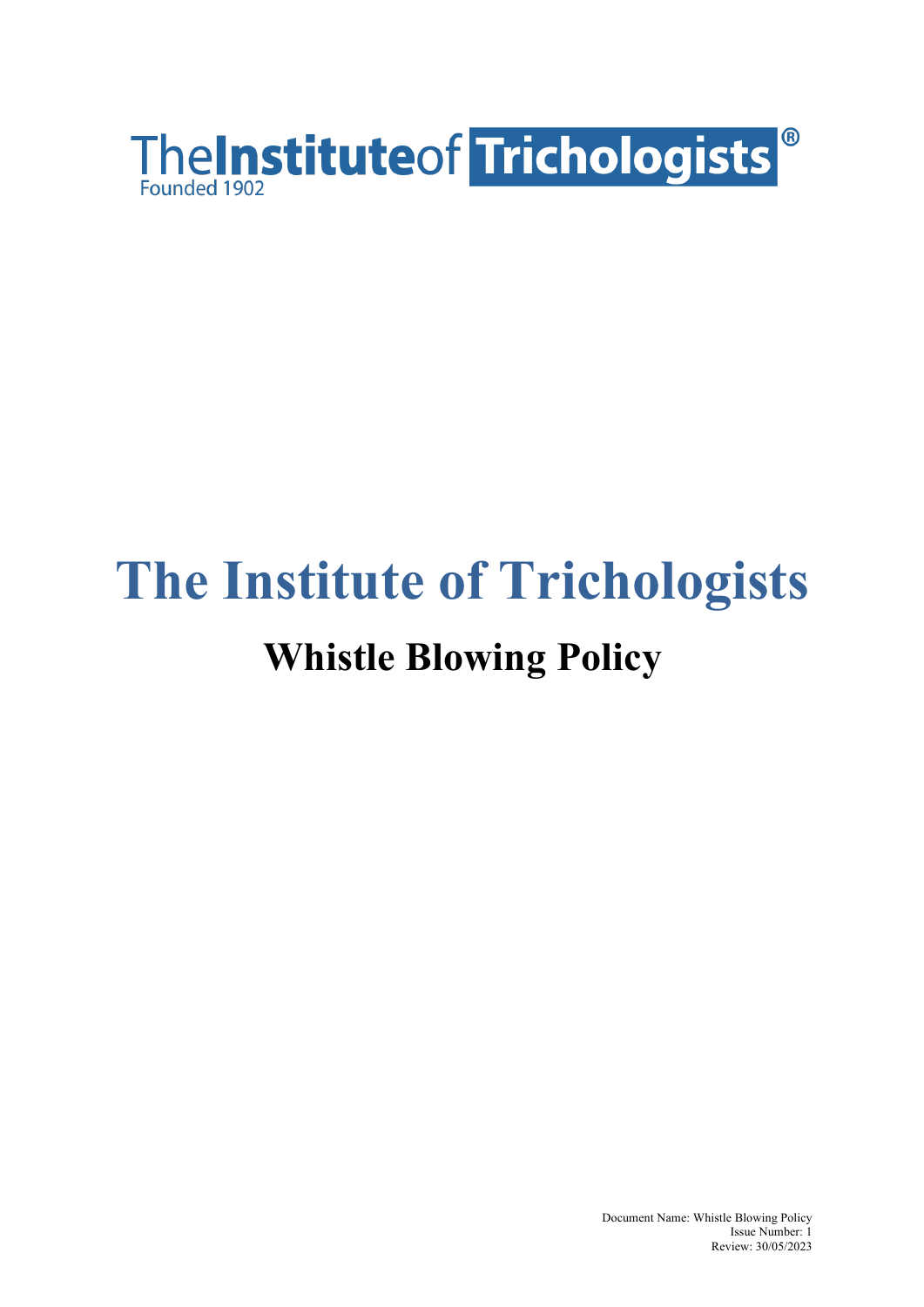## **TheInstituteof Trichologists**

#### **1. Introduction**

Assessing the risks to allow our staff, students and members to raise relevant disclosures without fear of victimisation or other adverse repercussions is an integral part of The Institute of Trichologists.

The Institute of Trichologists is committed to adhering to the policy set out below.

#### **2. Applicability of Policy to Organisation**

This policy relates to The Institute of Trichologists (IOT) (we, us, our etc.) and The Trichologists Educational and Hospital Trust (TEHT).

This policy applies to board directors, trustees, staff, members and students of all the following entities:

- Institute of Trichologists
- The Trichologists Educational and Hospital Trust

*The Institute of Trichologists is referred to as the IOT throughout this policy. The Trichologists Educational and Hospital Trust is referred to as TEHT throughout this policy.*

#### **2.1 Scope and Purpose of Policy**

The purpose of this policy is to allow board directors, trustees, staff, members and students to raise relevant disclosures without fear of victimisation or other adverse repercussions.

The IOT respects the legal jurisdictions of all countries in which it operates. As such, this policy extends to all of the IOT's dealings and transactions in all countries in which it or its students or members operate.

#### **2.2 Policy statement**

The IOT are committed to the highest standards of integrity, openness and probity. Our employment and training practices foster environments that are free from wrongdoing, malpractice, or corruption.

#### **2.3 Linked Policies**

This policy should be read in conjunction with IOT's:

- Conflict of Interest Policy (held within the Code of Professional Practice and Ethics)
- Complaints Procedure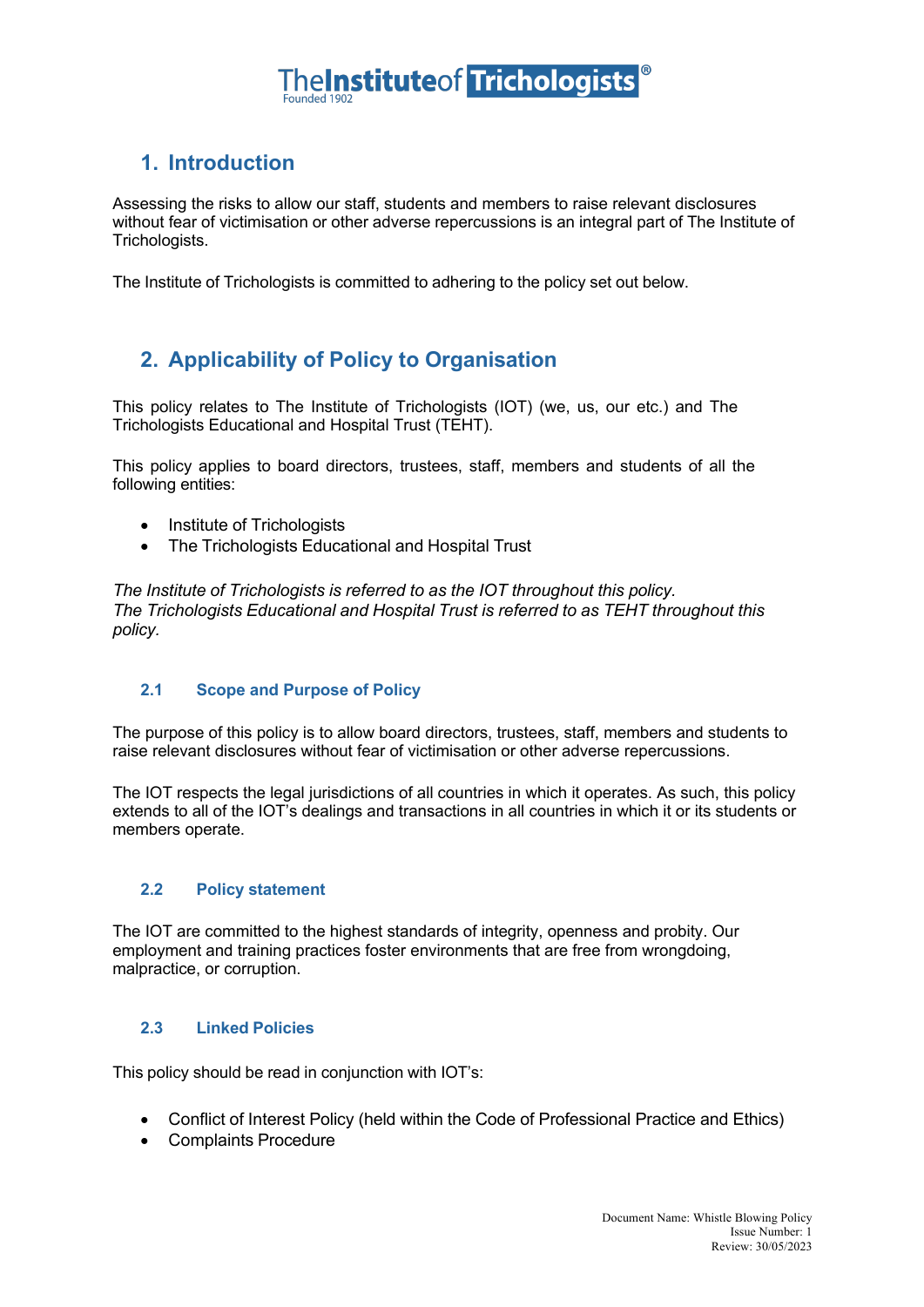

#### **2.4 Location and access to the Policy**

The Whistleblowing policy is located as follows:

- Staff Induction all staff are provided with a copy and receive training surrounding this policy
- Website: Policies and Procedures section
- Google Classroom

#### **2.5 Persons responsible for the Policy**

- Manager of Education within the IOT
- Board Directors of the IOT

#### **3. Guidance Notes for the Whistleblowing Policy**

#### **3.1 Who is the Policy for**

This policy applies to you if you are working for the IOT, TEHT or are:

- A student, trainee or apprentice
- a contracted worker working for or on behalf of the IOT or TEHT
- A contracted employee of the IOT
- A Registered Member of the IOT

The IOT and the TEHT is not a Prescribed Body, we cannot offer protection of employment rights to persons other than our staff.

For more information on your rights, we encourage you to seek independent advice. Please see https://www.gov.uk/whistleblowing.

#### **3.2 Protection and abuse under this Policy**

The policy offers protection to IOT and TEHT board directors, trustees, staff, members or students who disclose relevant information (as outlined in 1.3 below), provided that the board director, trustee, staff, member or student reasonably believes that disclosure:

- is made in good faith
- demonstrates that corruption, bad practice or wrongdoing has happened; is highly likely to have happened or is likely to happen
- is disclosed to an appropriate person, as outlined further in this document.

Matters raised in good faith which are subsequently realised as unfounded will continue to be treated as made in good faith.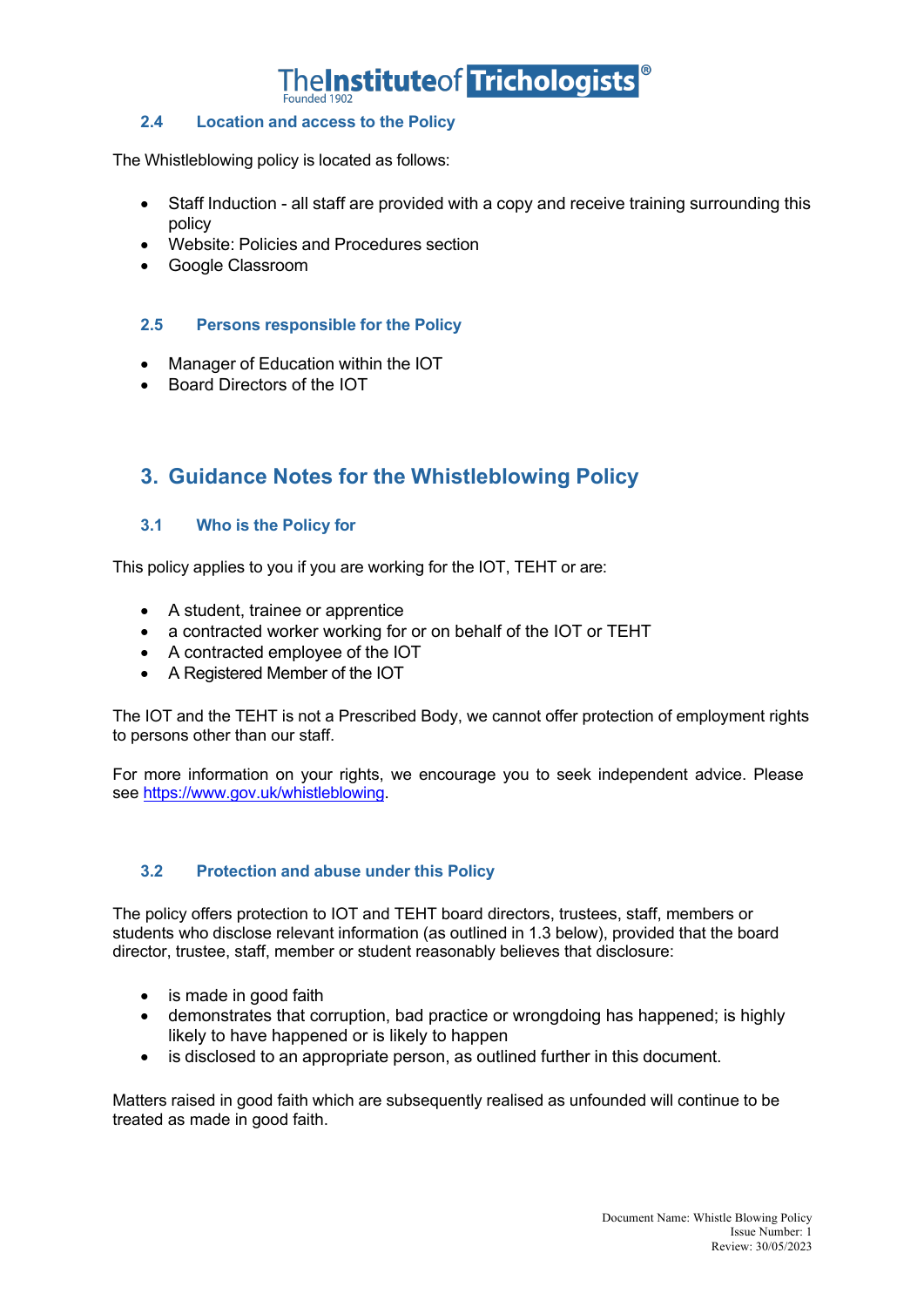## **TheInstituteof Trichologists**

Any abuse of the policy, or disclosures made with demonstrable malicious or otherwise ill-intent will be treated seriously and may lead to consequential disciplinary action and the imposition of relevant sanctions.

#### **3.3 What we consider to be 'whistleblowing'**

Whistleblowing is a term used when a board director, trustee, staff, member or student discloses relevant information relating to wrongdoing, bad practice, corruption, malpractice, maladministration and/or the possible covering up of these actions. We consider examples of disclosures to comprise of, but not be limited to:

- a criminal offence (for example fraud or bribery)
- a failure to comply with legal obligations
- a failure to adhere to regulation and/or mandatory documentation
- where a person (including a board director, trustee, staff, member or student) has committed, is committing or is likely to commit malpractice or maladministration, including but not exclusive to financial malpractice
- any action intended to obfuscate or deceive, particularly but not exclusively relating to actions which has, or may have, resulted in personal and/or financial gain
- health, safety or environmental risks
- concealment of information relating to any of the above.

#### **3.4 Anonymous disclosures**

The IOT and TEHT may consider anonymous disclosures at the discretion of the Chairman. The following will be taken into account when deciding whether the IOT or TEHT will consider an anonymous disclosure:

- the seriousness of the concern raised
- the credibility of the concern raised
- the likelihood that we can confirm the allegation from attributable sources.

In all cases, we strongly advise that consideration be given to making the disclosure on a named, confidential basis, under the protection of this policy. Anonymous disclosures are more difficult to investigate and corroborate (as there is no named individual to gain further information from, if required) and anonymous allegations may appear less credible. If an anonymous disclosure is accepted, the Chairman will investigate providing we have enough information. If not, we may log the allegation internally, and may use it for future reference / decision making / actions, if appropriate.

#### **3.5 Confidentiality**

Where asked to do so, we will always endeavour to keep the identity of the board director, trustee, staff, member or student raising a disclosure under this policy confidential. By law and regulation, we may need to release disclosures to:

- the police, fraud prevention agencies or other law enforcement agencies (to investigate or prevent crime, including fraud)
- the courts (in connection with any court proceedings)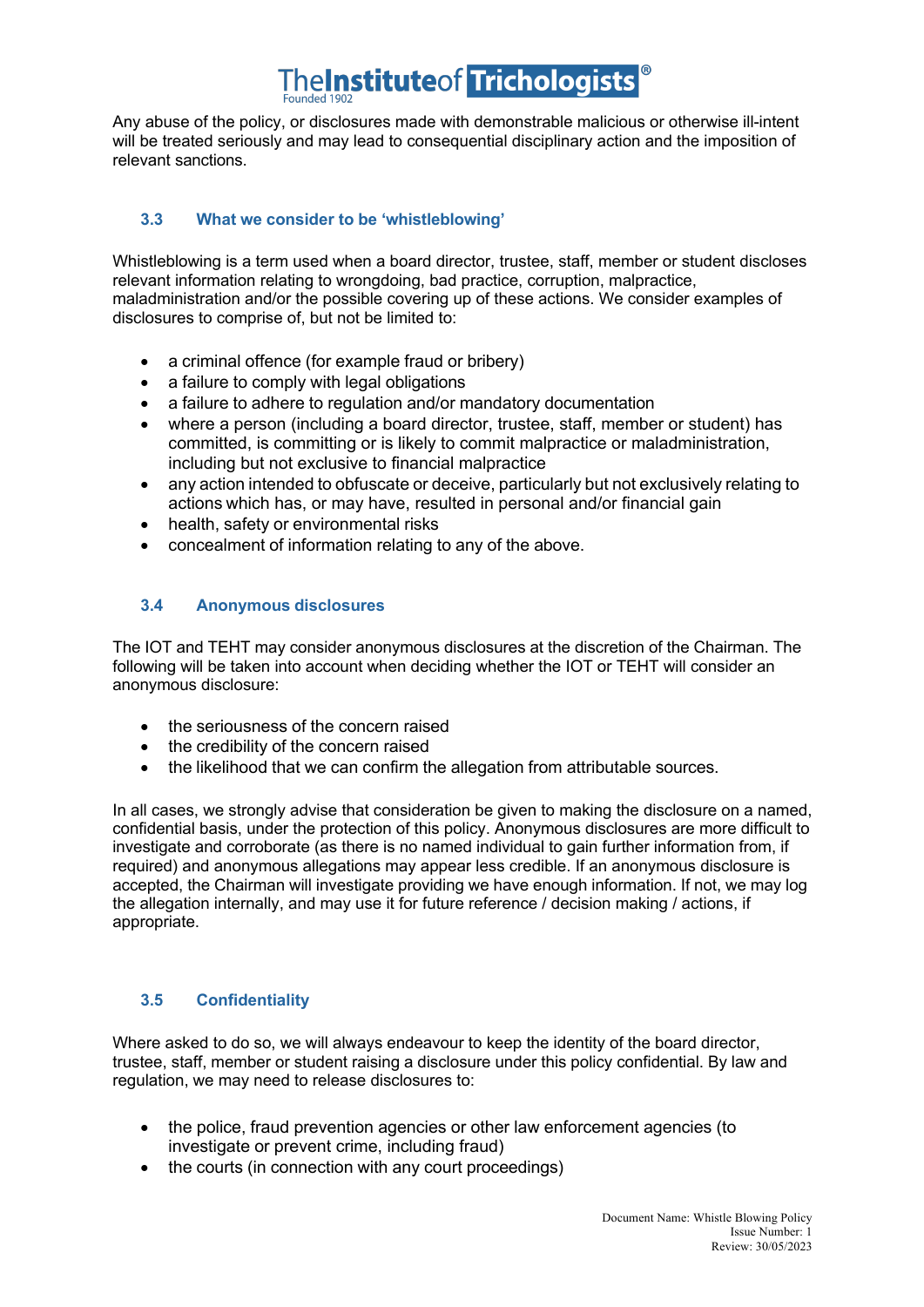### **neInstituteof Trichologists**

- another person to whom we're required by law to disclose your identity
- relevant regulator(s) (e.g. the regulator(s) who are responsible for the standards of our qualification(s) and products).

#### **4. Whistleblowing Procedure**

#### **4.1 Making a whistleblowing disclosure**

The individual would normally be expected to raise concerns in person with the IOT/TEHT's Chairman, or by contacting the Manager of Education.

If an allegation relates to the Chairman or Manager of Education, an IOT Board Director should be contacted in this instance. If an allegation within the IOT/TEHT is made by an external party, such as one of our contractors, the disclosure should be made in the first instance to the relevant person at the organisation concerned. For example, whistleblowing disclosures would normally be raised with the IOT/TEHT's most appropriate staff member, tutor or assessor. If you feel it is not possible to raise a disclosure in this manner, or you feel that the disclosure hasn't adequately been addressed by the organisation, you should contact an independent body e.g. https://www.gov.uk/whistleblowing.

You may also highlight the information to us using our Complaints Procedure. You will need to outline why you feel unable to progress the matter through the party's own processes, and/or provide evidence (not merely opinion) as to why your concerns have not been addressed. On request, you will be guided further in this aspect, on a confidential basis.

Please note, we may, but are not obliged to accept a disclosure about a third party where we believe it is reasonable for the disclosure to be made to that party; that you have not fully exhausted the party's processes, or we are satisfied that the party has reasonably dealt with your concerns.

#### **4.2 Information we will need regarding disclosures in all cases**

We require as much information as possible in relation to disclosures, for example the details of the alleged incident, including dates and times and the names of the individual(s) involved.

We will need to understand whether other persons (e.g. other board directors, trustees, staff, members or students) may have been affected by the incident, as we may be required to inform relevant external parties, such as the police, funding and regulatory agencies and/or our regulator(s).

#### **4.3 Accessing confidential information regarding disclosures**

We may need to access confidential information when we consider a disclosure. We will ensure that such information is kept secure and only used for the purposes of an investigation and in line with relevant legislation (e.g. data protection). We will not normally disclose the information to third parties unless required to do so (e.g. required onward disclosure to our regulators; the police and/or other relevant statutory bodies).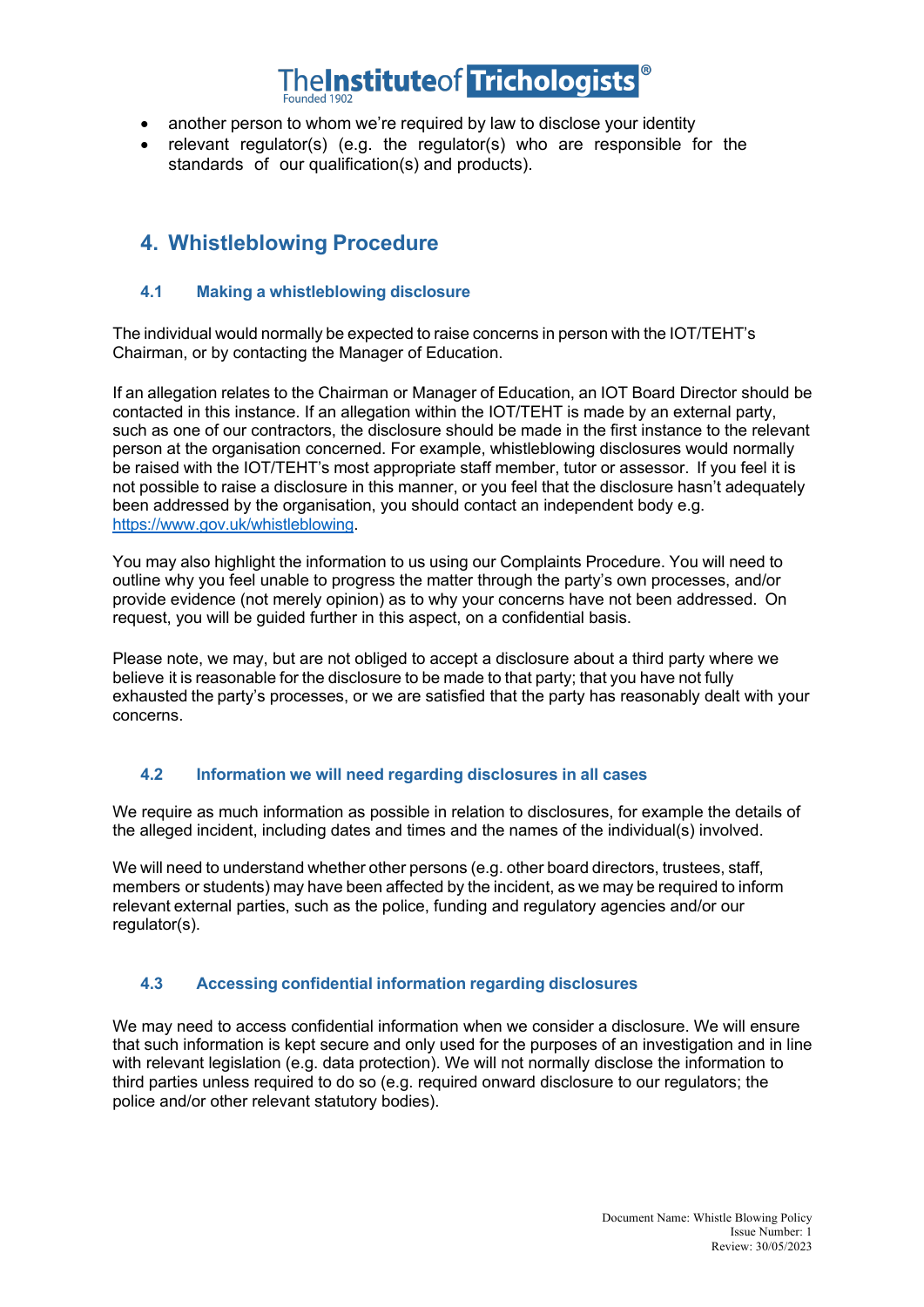#### **5. Responding to a whistleblowing disclosure**

#### **5.1 What we will do when we receive a whistleblowing disclosure**

The receiving Chairman, director or trustee will:

- Acknowledge receipt of the notification. If your disclosure is made by phone or in person, this will be at the time of the call or discussion. If you made your disclosure in writing, we will acknowledge in writing (which may include by email), normally **within five working days** of receipt of the disclosure.
- Conduct an initial review of the disclosure and any additional evidence (or confirm internally by email that another relevant IOT/TEHT member is doing so). As the IOT does not have a human resources department an independent person shall be sought from the board of directors.

The initial review will include all reasonable actions required to establish the truth and accuracy of the claims made in the disclosure. This initial review period will usually be completed **within ten working days** of receipt of the notification.

Following the initial review, a determination will be made by the reviewing staff member as to whether the disclosure will be accepted or rejected. Prior to making this determination, you may be asked for more evidence/information using the contact details you provided to us (if applicable). In this case, you will be informed of any potential impact on timescales. If the disclosure about a board director, trustee, staff, member or student is accepted, the receiving Chairman, trustee or director will inform the board director, trustee, staff, member or student of their right to representation and how to access this right. Acceptance of a disclosure made against a board director, trustee, staff, member of student may also invoke other relevant internal policies (such as disciplinary procedures). The Chairman will advise in this regard.

Once made, the determination will be conveyed to you by email by the reviewing Chairman, trustee or director. If the disclosure is rejected, you will be informed whether you have any alternative rights, such as the right to raise a complaint under our complaints procedure or grievance policy.

If the disclosure is accepted, you will be informed of how we will fully review the issues raised in the disclosure and of our anticipated timescales. In the main (i.e. unless the case is complex or, for example, requires significant external contact), the timescale to fully review a disclosure and make a determination should not normally be longer than **20 working days**. In cases which require escalation (such as those raising significant, validated concerns about the IOT/TEHT), the investigating team member will provide a written overall summary with a judgment and any recommendations to an appropriate board director or trustee for a decision. This may extend the 20-working day period. We will inform you by email or phone of our revised timescales if this is the case.

Where relevant, we will use staff and/or independent external parties who are independent of the matter concerned in our full review. This review may involve us contacting the parties referenced by you.

We will endeavour to maintain confidentiality during the review. We may inform external relevant parties if applicable; update them as necessary, at key stages of the review and may inform them of the final outcome, including any relevant actions or interventions.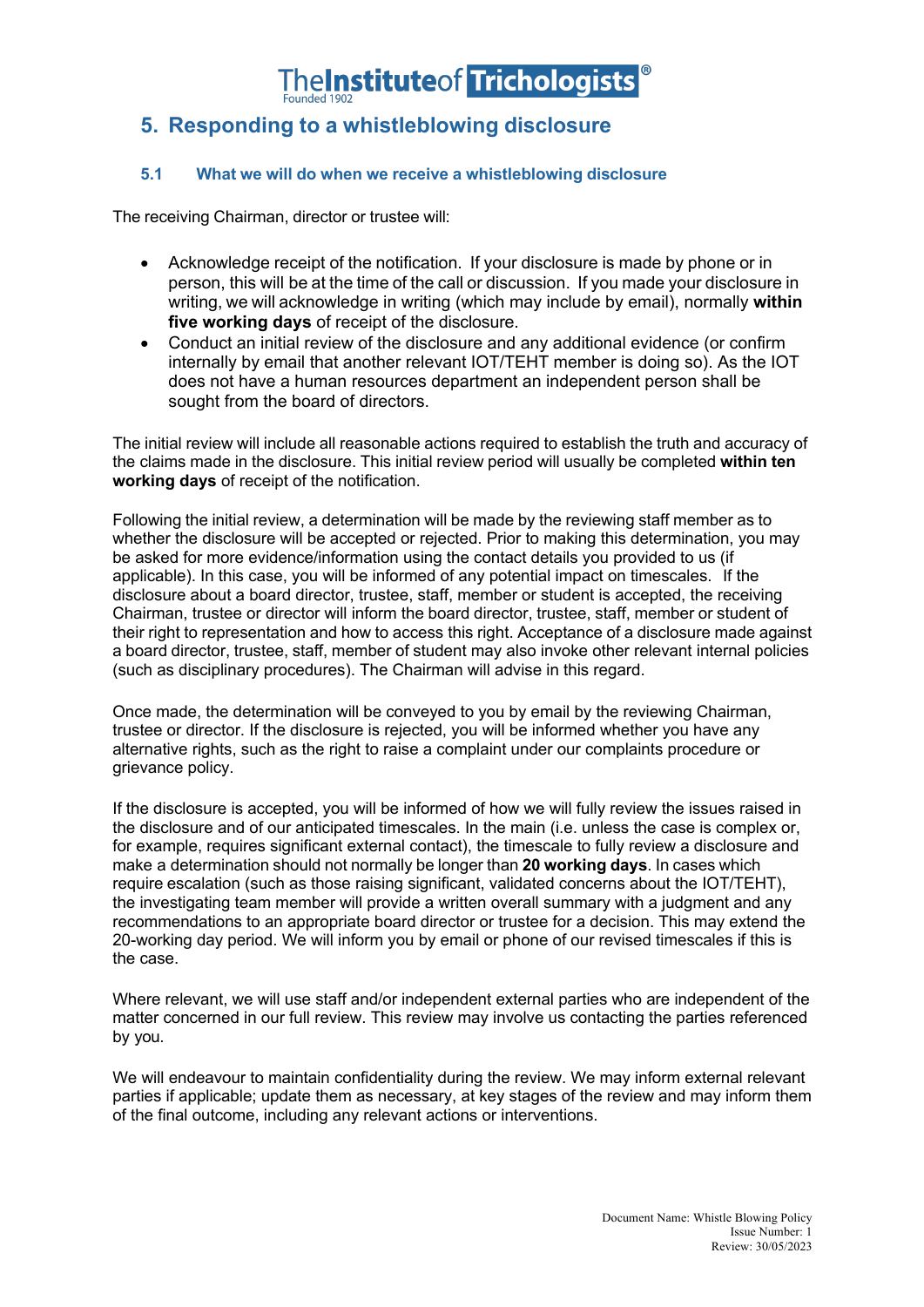## TheInstituteof Trichologists

In all cases, the investigating team member will provide you with the decision of the review and an overview summary, usually via email, **within 5 working days** of the conclusion of the full review.

The summary:

- will not provide the granular elements of the review, including the details of any investigation or outcome(s)
- will provide sufficient information relating to our actions and decisions
- will only be given subject to the need to protect confidentiality.

The review decision is final and there is no right of appeal against the decision. However, if the decision is based on factual inaccuracy or omission, you may then have the right to raise a complaint. Please see section 4 below.

#### **6. Inaccuracies and Complaints**

Should you feel that the final review decision in relation to the whistleblowing disclosure is factually incorrect, you can raise a complaint, please refer to our complaints procedure, or our grievance policy, whichever is appropriate. In doing so, you must provide evidence in relation to the stated inaccuracy. Please note, the decision is not factually incorrect merely if you disagree with the outcome; have a differing opinion on the outcome, or desire a different outcome.

#### **7. How to contact us**

#### **IOT/TEHT**

Chairman admin@trichologists.org.uk Manager of Educationeducationmanager@trichologists.org

We can also be contacted in writing or by phone at: Institute of Trichologists 107 Trinity Rd Upper Tooting London SW17 7SQ 020 4532 6465